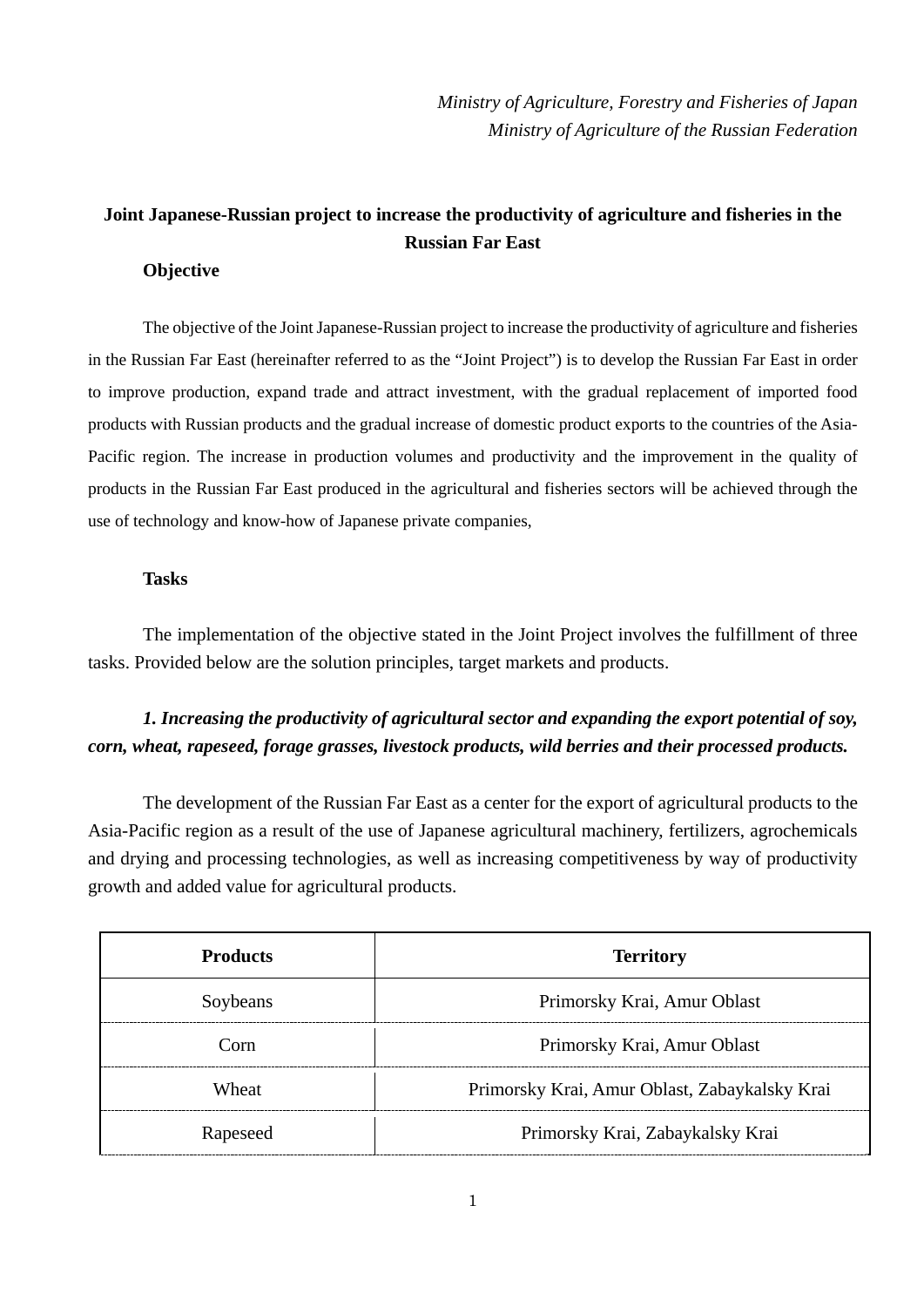| Forage grasses           | Primorsky Krai, Zabaykalsky Krai     |
|--------------------------|--------------------------------------|
| (hay)                    | Amur Oblast                          |
| Thermally processed meat | Primorsky Krai, Republic of Buryatia |

### *2. Growth in vegetable production by increasing vegetable greenhouses etc..*

a) import substitution as a result of increased production of vegetables in domestic greenhouses and construction of greenhouses for year-round cultivation of fresh and safe vegetables with the use of Japanese technologies for the construction of greenhouses in regions with a cold climate and equipment for hydroponic cultivation and microclimate control technologies in greenhouses.

b) promoting the growth of outdoor production of vegetables that meet the requirements established by the laws of the Russian Federation, using the technology and know-how of Japanese private companies.

| <b>Products</b>     | <b>Territory</b>                                                                             |
|---------------------|----------------------------------------------------------------------------------------------|
| Tomatoes, cucumbers | Khabarovsk Krai, Republic of Sakha,<br>Primorsky Krai, Kamchatka Krai,<br><b>Amur Oblast</b> |
| <b>Strawberries</b> | Khabarovsk Krai, Republic of Sakha,<br>Primorsky Krai, Kamchatka Krai,<br><b>Amur Oblast</b> |
| Onions              | Sakhalin Oblast                                                                              |

# *3. The increase in the production and supply of frozen fish and fish products, as well as seafood within the country and abroad*

The increase in the added value of the rich marine resources of the Russian Far East and the provision for domestic deliveries as well as exports to Asia-Pacific countries through the use of Japanese processing, preservation and packaging technologies.